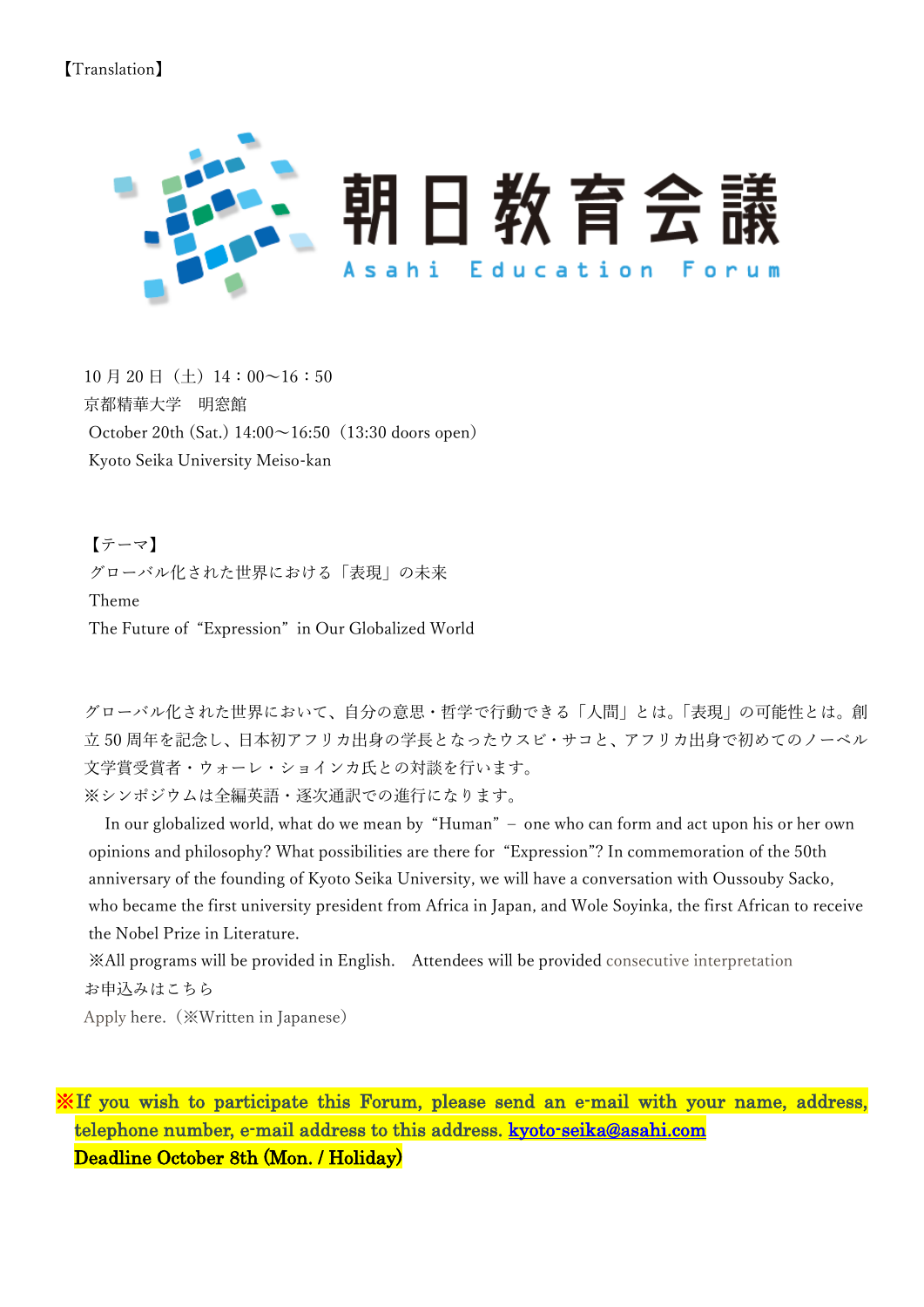プログラム Program 第一部 基調講演 14:05~15:15 Part 1 Keynote Lecture  $14:05 \sim 15:15$ 

ウォーレ・ショインカ氏 劇作家、詩人、小説家、エッセイスト Wole Soyinka Playwright、Poet、Novelist、Essayist

1986 年アフリカ出身者にして初のノーベル文学賞受賞。イギリス・リーズ大学で英文学を研究。 ロイヤル・コート・シアターで劇曲朗読者として働いた。ナイジェリアの内戦時にはヒューマニズムの立場 から連邦政府を批判し、ナイジェリアの政治史においても大きな役目を果たす。 代表作は「死と王の先導者」ほか。最新作の「You Must Set Forth at Dawn」は数々のメディアから 2006 年 の最高ノンフィクション作品の一つとして評価された。ハーバード大学、ネバダ大学など複数大学で研究員 として在籍中。トランプ大統領就任後、アメリカ永住権を放棄。 In 1986, became the first African to receive the Nobel Prize in Literature. Studied English Literature at the

University of Leeds in England. Worked at the Royal Court Theatre as a Reader. Played an important role in the political history of Nigeria by criticizing the federal government as an advocate of humanism when civil war broke out in the nation. Famous works include "Death and the King's Horseman."

His latest work, "You Must Set Forth at Dawn," was evaluated as one of the best pieces of non-fiction in 2006. A researcher for several universities including Harvard University and the University of Nevada. Renounced U.S. citizenship after Donald Trump was inaugurated as the President of the United States.

第二部 特別対談 15:15~16:45 Part 2 Special Talk  $15:15~16:45$ グローバル化された世界の未来、人間らしく生きること Keeping One's Individuality and Humanity in a Globalized Future

『表現』『行動』『人間のありかた』などをキーワードに対談。 今の世界情勢、ダイバーシティ、人種問題、ショインカ氏からみた今の日本、これからの日本の若者に期待 することなどを語り合います。

Mr. Soyinka and Mr. Sacko will hold a dialogue on various concepts such as "Expression," "Action," and "Humanness." They will also share their thoughts on world events, diversity, racial tensions, and the current state of Japan.

| ウォーレ・ショインカ氏    | 劇作家、詩人、小説家、エッセイスト                                  |
|----------------|----------------------------------------------------|
| Wole Soyinka   | Playwright, Poet, Novelist, Essayist               |
| ウスビ・サコ氏        | 京都精華大学 学長                                          |
| Oussouby Sacko | Kyoto Seika University President                   |
| コーディネーター       | 安東建 朝日新聞社 代表室室長補佐                                  |
| Coordinator    | Andoh Ken Asahi Shimbun Assistant Executive Editor |